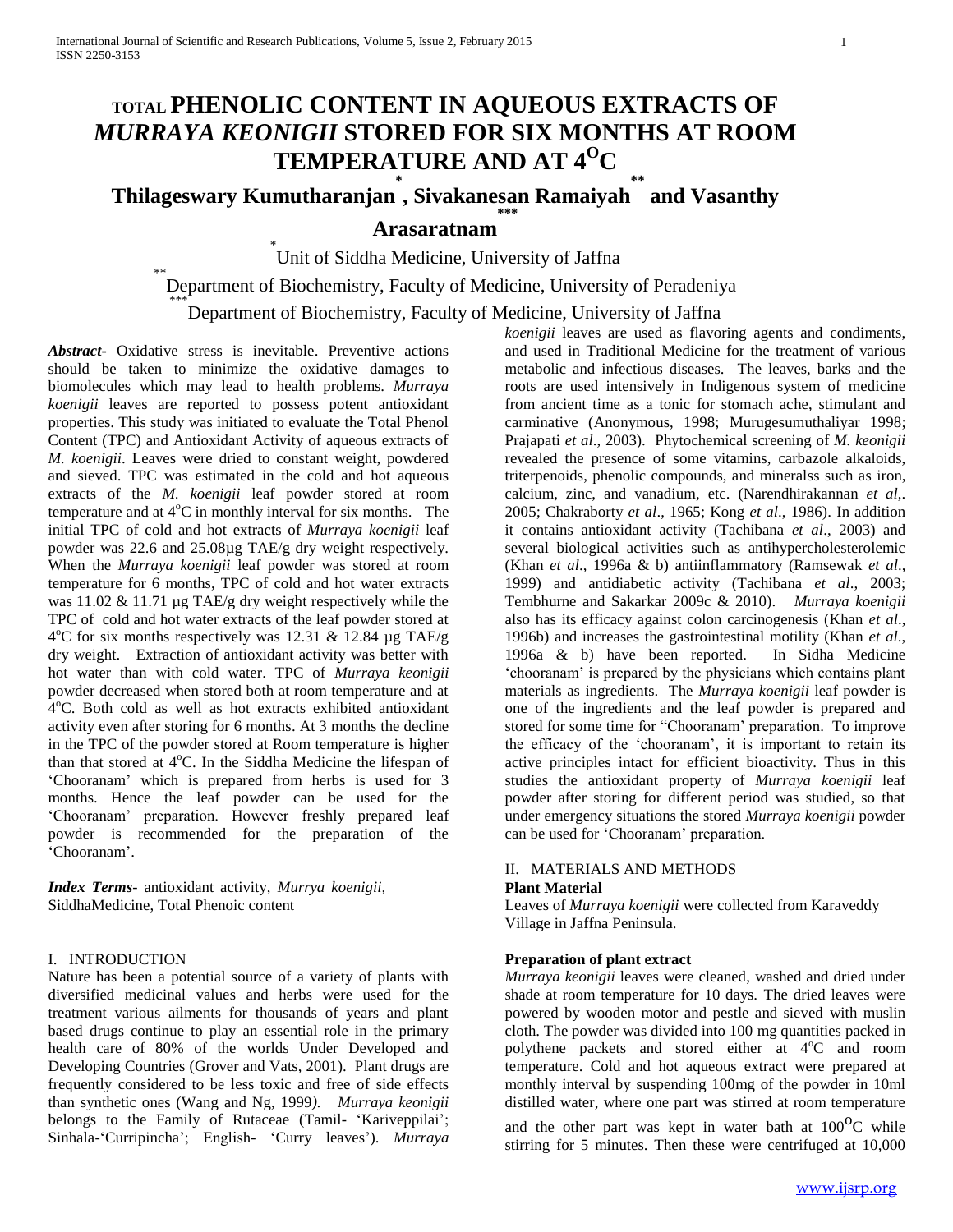rpm for 10 minutes. Supernatant was analysed for Total phenolic content (Mc Donald *et al*., 2001). The phenolic content of the sample was expressed as µg of TAE (Tannic acid equivalent)/g of dried powder.

### III. RESULTS AND DISCUSSION

Initially the Total Phenolic Content of *Murraya keonigii* leaves powder cold and hot extracts was 22.6  $& 25.08 \mu g \text{ TAE/g}$  dry weight respectively (Table 1). The TPC was better extracted with hot water than with cold water and hence when compared with the cold extracts, the hot extracts contained higher TPC (Table 1). Initially the extraction of TPC with hot water was 1.1 times (11%) more than with cold water.

When the powder was stored at room temperature for a month and the TPC was analysed, the cold and hot water extracts contained 20.97 & 22.53µg TAE/g dry weight respectively. The leaf powder stored at room temperature for six months showed TPC of 11.02 & 11.71 µg TAE/g dry weight respectively in cold and hot water extracts. With time, the TPC of the leaf powder stored at room temperature decreased. After six months of storage at room temperature, TPC in cold extract and hot extract were 50% of the initial TPC content and almost same (Table 1).

When the powder was stored at  $4^{\circ}$ C for a month and the TPC was analysed, the cold and hot water extracts contained 21.01)  $& 24.73 \mu$ g TAE/g dry weight respectively (Table 1). When compared with the cold extracts, the hot extracts contained higher TPC than cold extract (Table 1). The leaf powder stored at  $4^{\circ}$ C for six months showed TPC of 12.31 & 12. µg TAE/g dry weight respectively in cold and hot water extracts. With time, the TPC of the leaf powder stored at  $4^{\circ}$ C decreased. After six month of storage at room temperature, TPC in cold extract and hot extract were almost same (Table 1).

The decrease in TPC of the *Murraya keonigii* leaf powder stored at room temperature and at  $4^{\circ}$ C was analysed by extracting with cold and hot water. The results indicated that the loss in TPC was not uniform with time (Table 2). When the loss of TPC in *Murraya keonigii* leaf powder stored at room temperature and 4°C were compared, the TPC loss was not significant. TPC of *Murraya keonigii* powder decreased when stored at either room temperature or at  $4^{\circ}$ C, and also after 3 month the decline percentage was higher than in the first three months.

In Siddha Medicine, the plant materials are used for the 'Chooranam' preparation. Usually the 'Chooranam' is used for 3 months. The loss of TPC from *Murraya koenigii* leaf powder stored at room temperature for 3 months decreased by 21.5 and 20.41% respectively when extracted with cold and hot water. On the other hand when the leaf powder was stored at  $4^{\circ}$ C, the loss was 12.1 and 10.2% when extracted with cold and hot water respectively.

The loss of TPC at 6 months was compared with the powder stored at room temperature and  $4^{\circ}$ C and extracted with cold and hot water was 51.2 & 53.3% and 45.53 & 48.8% respectively. Thus the loss of TPC is more when stored at  $4^{\circ}$ C than at room

temperature. However the difference is statistically not significant.

As the lifespan of 'Chooranam' is considered as 3 month, freshly prepared plant parts are recommended for the preparation. And the 'Chooranam' should be used within 3 month and can be stored at room temperature.

## IV. CONCLUSION

This study showed that the *Murraya koenigii* leaf powder could be used for 'Chooranam' preparation immediately after the preparation of the leaf powder. Under emergency situations, the powder stored for three months at room temperature could be used, but not the powder preparation stored for more than 3 months.

### REFERENCES

- [1] Anonymous (1998). The Wealth of India. Council of Scientific and Industrial Research, New Delhi, pp 446- 448.
- [2] Chakraborty DP, Barman BK, Bose PK. (1965). On the constitution of Murrayanine, a carbazole derivative isolated from of *Murrya keonigii* Spreng. Tetrahedron, 21(2): 681-685.
- [3] Grover JK, Vats V. (2000). Shifting paradigm from conventional to Alternative Medicine: An introduction on traditional Indian Medicine. Asia Pacific Biotechnology News, 5: 28-32.
- [4] Khan BA, Abraham A, Leelamma S. (1996a) Biochemical response in rats to the addition of curry leaf (*Murraya keonigii*) and Mustard seeds (*Brasika juncea*) to the diet. Plant Foods for Human Nutrition, 49: 295-299.
- [5] Khan, BA. Abraham, A. Leelamma S. (1996b) *Murraya keonigii* and *Brassica juncea* alterations on lipid profile in 1-2 dimethyl hydrazine induced colon carcinogenesis. Invest New Drugs, 14: 365- 369.
- [6] Kong YC, Ng KH, But PP, Li Q, [Yu SX,](http://www.ncbi.nlm.nih.gov/pubmed/?term=Yu%20SX%5BAuthor%5D&cauthor=true&cauthor_uid=3713232) [Zhang](http://www.ncbi.nlm.nih.gov/pubmed/?term=Zhang%20HT%5BAuthor%5D&cauthor=true&cauthor_uid=3713232)  [HT,](http://www.ncbi.nlm.nih.gov/pubmed/?term=Zhang%20HT%5BAuthor%5D&cauthor=true&cauthor_uid=3713232) [Cheng KF,](http://www.ncbi.nlm.nih.gov/pubmed/?term=Cheng%20KF%5BAuthor%5D&cauthor=true&cauthor_uid=3713232) [Soejarto DD,](http://www.ncbi.nlm.nih.gov/pubmed/?term=Soejarto%20DD%5BAuthor%5D&cauthor=true&cauthor_uid=3713232) [Kan WS,](http://www.ncbi.nlm.nih.gov/pubmed/?term=Kan%20WS%5BAuthor%5D&cauthor=true&cauthor_uid=3713232) [Waterman PG.](http://www.ncbi.nlm.nih.gov/pubmed/?term=Waterman%20PG%5BAuthor%5D&cauthor=true&cauthor_uid=3713232) (1986). Sources of the anti- implantation alkaloid yerhchukene in the genus Murraya. Journal of Ethnopharmacology, 15(2): 195- 200.
- [7] McDonald S, Prenzler PD, Antolovich M, Robards K. (2001). Phenolic content and antioxidant activity of olive extracts. Food Chemistry, 73: 73-84.
- [8] Murugesamuthaliyar KS. (1988). Materia Medica, Vegetable Section –Part 1. Government of Indian Medicine, Chennai 600079. pp 157-165.
- [9] Narendhirakannan RT, Subramanian S, Kandaswamy M. (2005). Mineral content of some medicinal plants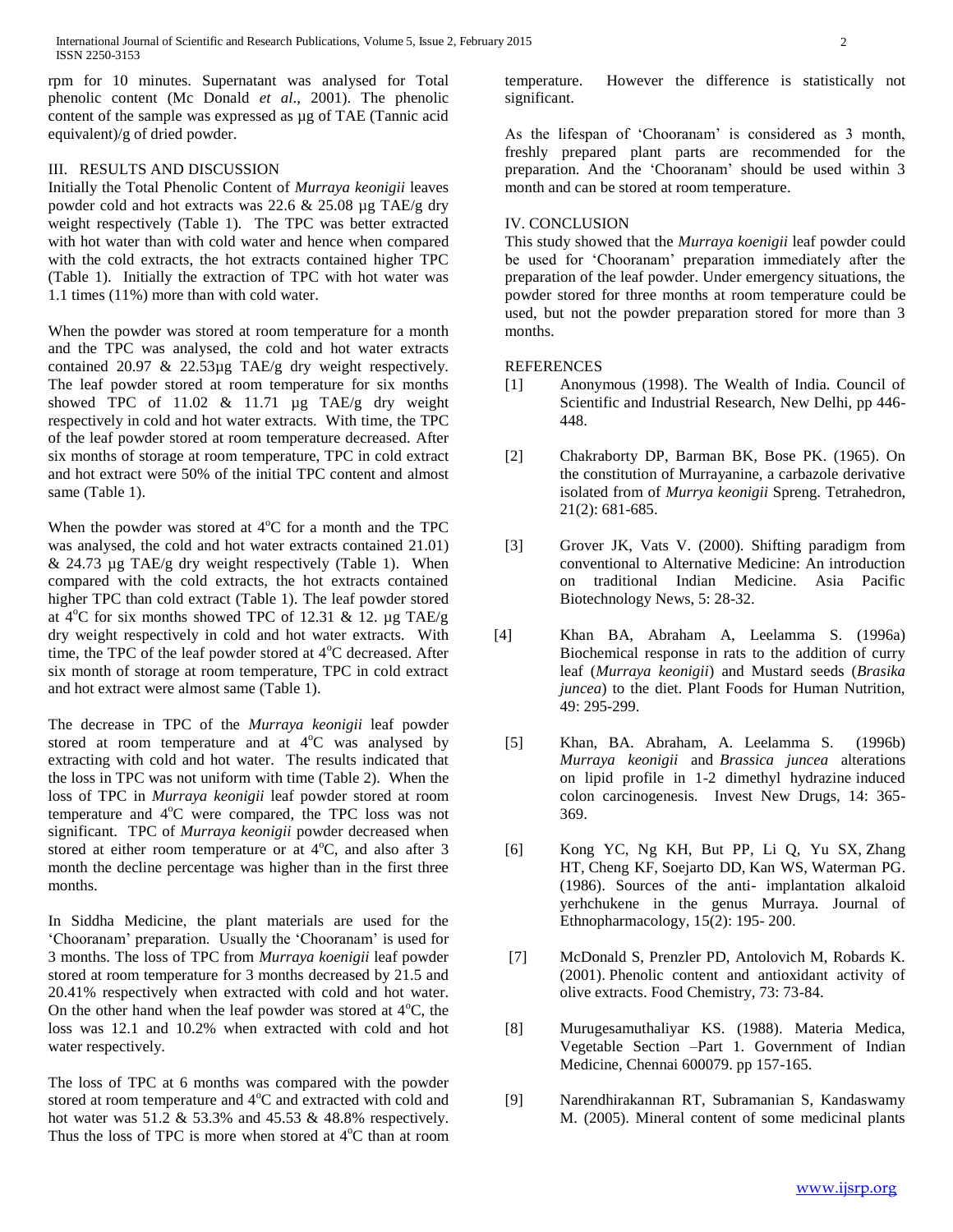International Journal of Scientific and Research Publications, Volume 5, Issue 2, February 2015 ISSN 2250-3153

used in the treatment of diabetes mellitus. Biological Trace Element Research, 103: 109-115.

- [10] Prajapati ND, Purohit SS, Sharma AK, Kumar T. (2003). A Hand book of Medicinal Plants. (Agrobios, Joohpur), pp 352-353.
- [11] Ramsewak RS, Nair MG, Strasburg GM, Dewitt DI, Nitiss JL. (1999). Biologically active carbazole alkaloids from *Murraya keonigii*. Journal of Agricultural and Food Chemistry, 47: 444-447.
- [12] Tachibana Y, Kikuzaki H, Lajis NH, Nakatani N. (2003). Comparison of antioxidant properties of carbazole alkaloids from of *Murraya keonigii* leaves. Journal of Agricultural and Food Chemistry, 51: 6461- 6467.
- [13] Tembhurne SV. Sakarkar DM. (2009a) Hypoglycemic effects of fruits juice of *Murraya keonigii* (L) in alloxan induced diabetic mice. International Journal of PharmTech Research, 1(4): 1589-1593.
- [14] Tembhurne SV, Sakarkar DM. (2009b). Biochemical and physiological responses of fruits juice of *Murraya keonigii* (L) in 28 days repeated dose toxicity study. International Journal of PharmTech Research, 1 (4): 1568- 1575.
- [15] Tembhurne SV, Sakarkar DM. (2009c), Effect of *Murraya keonigii* leaves on gastrointestinal motility: involving calcium channel innervations in mice. Achieves of Pharmacal Research, 1(2): 189-193.
- [16] Tembhurne SV, Sakarkar DM. (2010) Acceleratory effect of *Murraya keonigii* leaves extracts in Atropine Induced Delayed small intestinal transit involved possible cholinergic innervations in mice. International Journal of PharmTech Research, 2(1): 322- 326.
- [17] Wang HX, Ng TB. (1999). Natural products with hypoglycemic, hypotensive, hypocholesterolemic, antiatherosclerotic and antithrombotic activities. Life Sciences, 65: 2663-2677.

## AUTHORS

**First Author** – Thilageswary Kumutharanjan, Unit of Siddha Medicine, University of Jaffna, [tkumutharanjan@yahoo.com](mailto:tkumutharanjan@yahoo.com) **Second Author** – Ramaiyah Sivakanesan, Department of Biochemistry, Faculty of Medicine, University of Peradeniya[,](mailto:sivaskanda@gmail.com) [sivaskanda@gmail.com](mailto:sivaskanda@gmail.com) **Third Author** – Vasanthy Arasaratnam, Department of Biochemistry, Faculty of Medicine, University of Jaffna[,](mailto:arva26arva@yahoo.com) [arva26arva@yahoo.com](mailto:arva26arva@yahoo.com)

**Table 1:** Total Phenolic Content in cold and hot water extracts of *Murrya koenigii* powder stored at Room Temperature and at  $4^{\circ}$ C.

| <b>Time</b><br>(Month) | <b>Total Phenolic Content</b><br>(µg TAE/g dry weight) |                         |                   |                  |  |  |  |
|------------------------|--------------------------------------------------------|-------------------------|-------------------|------------------|--|--|--|
|                        |                                                        | <b>Room Temperature</b> | $4^0C$            |                  |  |  |  |
|                        | <b>Cold water</b>                                      | <b>Hot</b> water        | <b>Cold water</b> | <b>Hot</b> water |  |  |  |
| $\overline{0}$         | 22.60                                                  | 25.08                   |                   |                  |  |  |  |
| 1                      | 20.97                                                  | 22.53                   | 21.01             | 24.73            |  |  |  |
| $\overline{2}$         | 18.58                                                  | 20.61                   | 20.31             | 23.67            |  |  |  |
| 3                      | 17.73                                                  | 19.95                   | 19.87             | 22.53            |  |  |  |
| 4                      | 16.43                                                  | 18.03)                  | 17.91             | 18.94            |  |  |  |
| 5                      | 13.20                                                  | 13.57                   | 14.26             | 14.63            |  |  |  |
| 6                      | 11.02                                                  | 11.71                   | 12.31             | 12.84            |  |  |  |